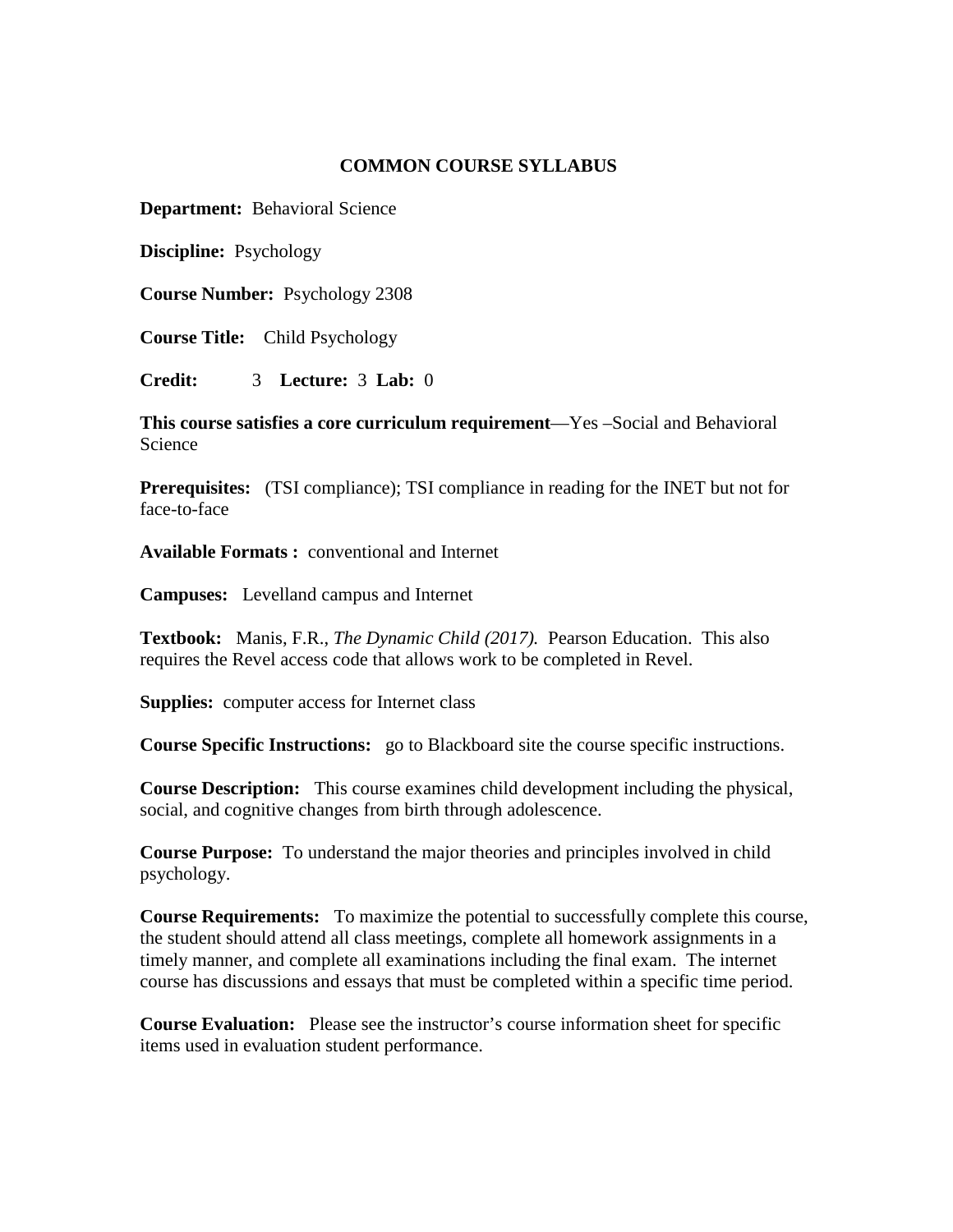**Attendance Policy:** Whenever absences become excessive, and in the instructor's opinion, minimum course objectives cannot be met due to absences, the student may be withdrawn from the course. The typical view of excessive absences is when a student misses more than two weeks of the course.

## **Student Learning Outcomes/Competencies:**

Upon successful completion of this course, students will

1. Describe how human beings change physically, cognitively, socially, and emotionally from conception through childhood.

2. Identify fundamental concepts and theories, both recent and historical, within the field of child psychology

3. Evaluate research issues and methodologies used to investigate developmental phenomena.

4. Describe the process of development and the multiple sources of influence on a developing child.

### **Core Objectives addressed**:

- **Communication skills** to include effective written, oral and visual communication.
- **Critical thinking skills** to include creative thinking, innovation, inquiry and analysis, evaluation and synthesis of information.
- **Empirical and Quantitative skills** to include the manipulation and analysis of numerical data or observable facts resulting in informed conclusions.
- **Social Responsibility** to include the demonstrated intercultural knowledge and competence, knowledge of civic responsibility, and the ability to engage effectively in regional, national and global communities.

Assessment: The student learning outcomes will be evaluated by demonstration of knowledge through essay questions and discussion questions for each chapter. The essay questions will assess SLO 1, 2, 3, and 4 (as listed above). The discussions for the course will require the ablity to communicate effectively along with the use of critical thinking skills. Some discussions will also measure empirical and quantitative skills (using growth charts) and others will evaluate social responsibility (when to call CPS about child abuse). These measures will be incorporated into the class to assure that both the Student Learning Outcomes and the Core Objectives are addressed.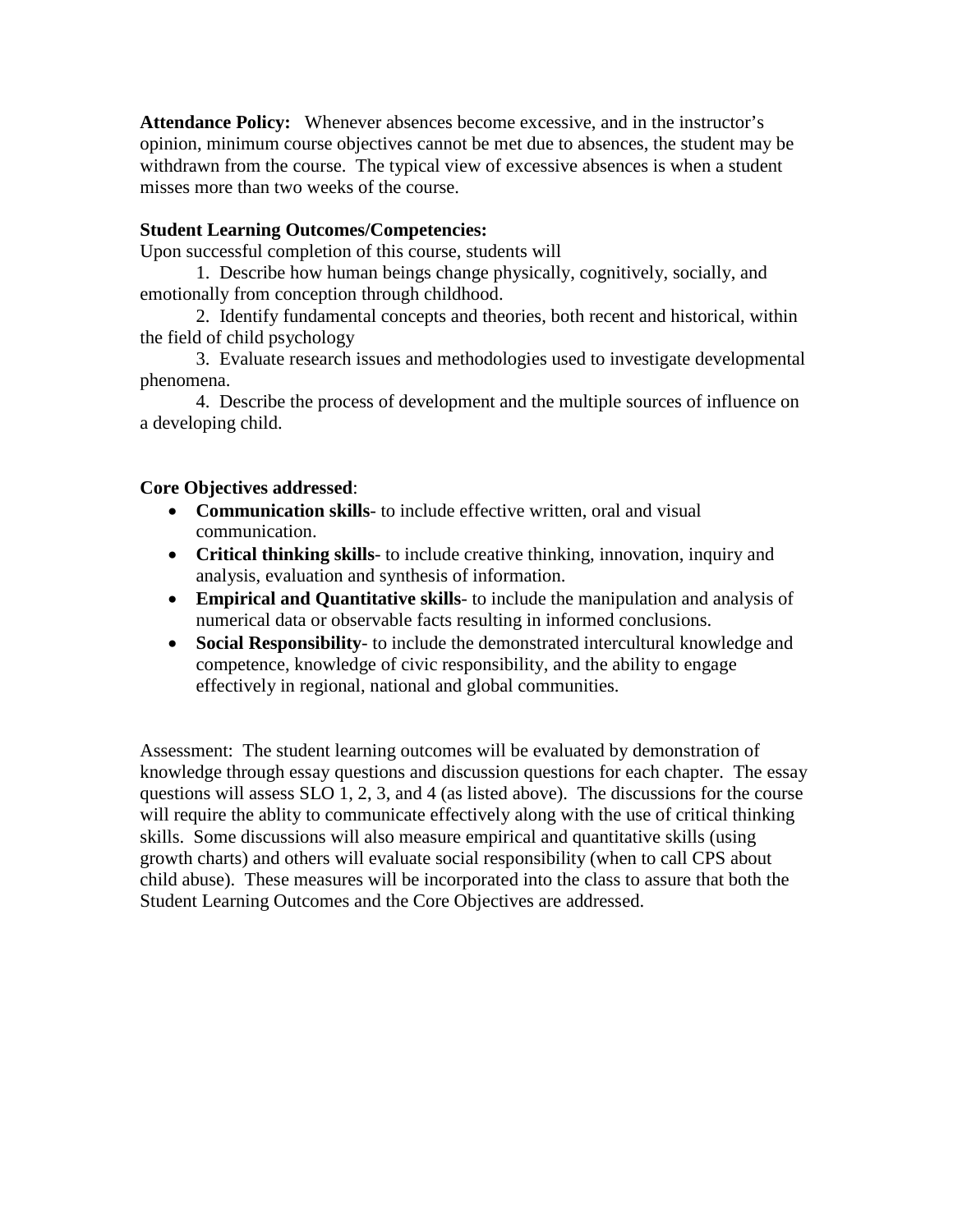Specific Course Information:

Child Psychology Psyc 2308 /Blackboard

Peggy Skinner, Ph.D , Professor

(806) 716-2455

Outside email : [pskinner@southplainscollege.edu.](mailto:pskinner@southplainscollege.edu)

### **Textbook:**

### • **Textbook/Required reading:**

The Dynamic Child by Franklin R. Manis. This book is published by Pearson. You will also need the code for REVEL which is the system for completion of assignments and also access to the Virtual Child program. Here is the ISBN number which is required for the book: **REVEL for Dynamic Child -- Access Code Card**

By Manis © 2017 | ISBN-10: 013442395X

•

#### **Computer Requirements:**

• These are specified on the Blackboard site. There are study tapes that will assist in learning Blackboard. The link is [https://help.blackboard.com/en](https://help.blackboard.com/en-us/Learn/Reference/Blackboard_Learn_Videos)[us/Learn/Reference/Blackboard\\_Learn\\_Videos](https://help.blackboard.com/en-us/Learn/Reference/Blackboard_Learn_Videos)

# **. Troubleshooting and Tech Support:**

• **Open Computer Lab**: There is an Open Computer Lab located on the Levelland campus in the Technology Center. It is available to all students, with priority given to those students enrolled in computer classes. Computers are also available on the Reese Center, Lubbock, and Plainview campuses. IF viewing videos, check to see if you need headsets for audio.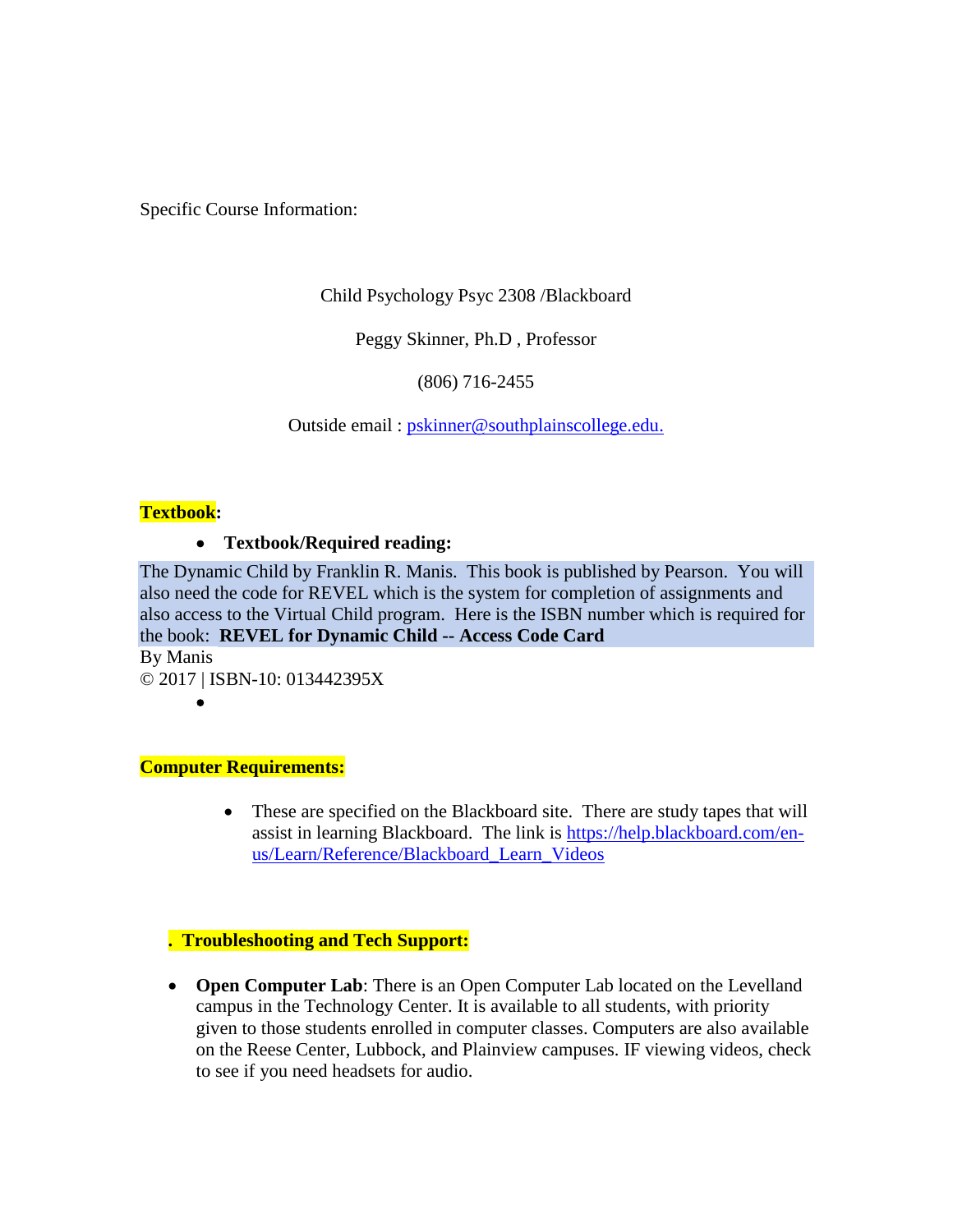- **Technical Problems/Support:** If you are having computer problems, I will try to help you in any way that I can but calling tech support might be quicker. Please remember that it is your responsibility to have a backup plan if your computer goes down. **Please have a backup plan in place.**
- **PLEASE DO NOT WAIT UNTIL THE LAST MINUTE TO TURN ASSIGNMENTS IN OR YOU MAY HAVE PROBLEMS!** Remember the saying "**TECHNOLOGY HAPPENS**"!
- **Anti-virus Software**: Please make sure that your computer has an up-to-date antivirus software program installed.

# **Attendance Policy:**

- Even though this is an online class or a virtual classroom, students still have to access the course on a regular basis to so assessments, submit assignments and participate in class discussion via the class discussion board.
- The Blackboard software used to manage this online course tracks student logins, tracking when and where the student has been in the course. Accessing this course on a regular basis is extremely important in order to meet the objectives of this course. You will feel more at ease with the materials if you stay in touch with what is going on.
- **Administrative Drop Policy:** Due to Financial Aid and South Plains College requirements for participation/attendance:
- *It is important to note that students who fails to turn in 3 weeks' assignments will be dropped with a grade of "X" or "F" from the course. If missed assignments occur after the final drop date you will not be dropped and will receive the grade earned.*

# **GRADING:**

- The first post is an introduction of you to the class (see deadline on calendar). All Discussion topics will be listed on Discussion page.
- •
- o The primary goal of this portion of the course is to "talk" about what you are learning so it is more appropriate to be informal and conversational in these assignments and spend more time polishing the weekly assignment questions.
- o **DISCUSSIONS have the same deadline as your weekly assignments** from REVEL. The topic is provided and you will be asked to respond to that question and/or video. There is one discussion due per week and it is worth 75 points each for a total of 1125 points.
- o **REVEL** is a textbook platform that is connected via the link that shows on the "Start Here page." If you click on the REVEL tab it will take you directly to the Pearson site. You can use the site for 2 weeks complementary use or use your code on the first time to become a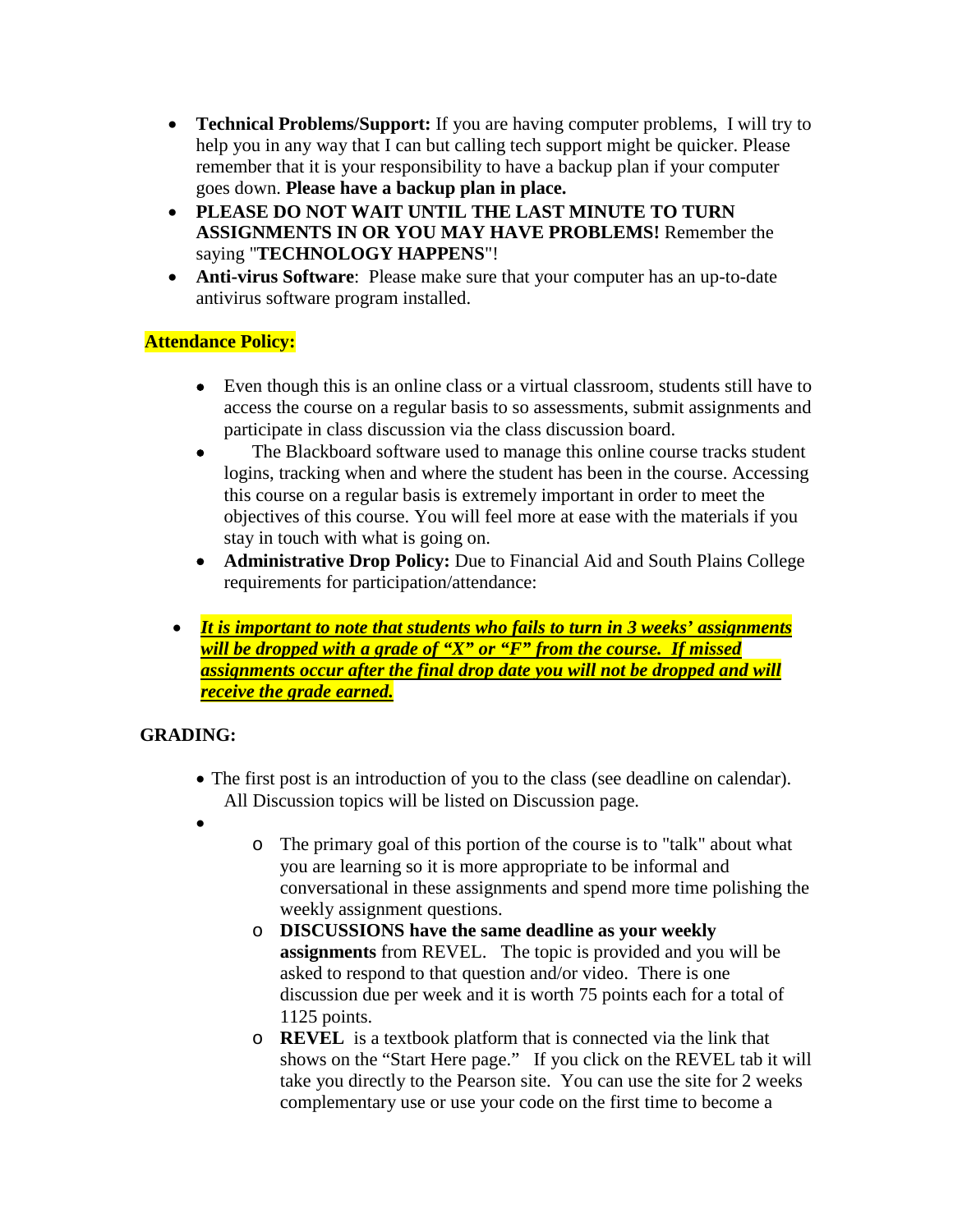registered user. If you use the complementary two weeks, you will still need to purchase the code after that 2 weeks to complete the course. This 2 week time period is provided to assist students who might not yet have financial aid. There are quizzes in this section along with the Virtual Child that totals 1623 points.

- o **VIRTUAL CHILD** is a program where you build your virtual child and have to answer questions along the way regarding the child's development based upon genetics, temperament, and environment. This should be a fun way to see how the information about child psychology applies to a child. You are encouraged to do the virtual child but there will not be points for this part of Revel.
- o **PAPER—**you will have a short paper that is required and will be worth 500 points. This information is located on the "Paper" page on the Start Here tab and on the left tab.
- o **EXAM 1 and EXAM 2 –** You have 2 essay exams during the semester. These are available for several weeks but do have a deadline that is listed. You may use your textbook and other sources to answer the questions. Each exam is work 250 points.
- o **TOTAL points for all these assignments and tests would be 3748 points.**

# **ONLINE ETIQUETTE**

A few words about communication and online discussion are in order. As you can imagine, some conversations easily become emotional, especially if we touch on people's deeply held beliefs. Unfortunately, online posting can mislead one into thinking that cyberspace is an "anything goes" kind of forum. This isn't the case. Civil interaction is as much expected here as in the "traditional" classroom. Below I provide some guidelines for communicating more effectively online. I will deduct points from posts that violate the spirit of these suggestions. IF I DEEM THE COMMENTS ESPECIALLY EGREGIOUS I WILL DROP YOU FROM THE CLASS.

#### **Essay Questions:**

These should be polished writing assignments which use the written standards of conventional English (i.e. spelling, punctuation, paragraph form and grammar count!). Be sure and address textbook information in your assignment.

• As in the Discussion Board requirements, you must use the **psychological perspective** and you should reference textbook material (but do not copy) to show an understanding of terms and concepts to receive the maximum number of points. When using text or other sources, it is important that you use **YOUR OWN words** to demonstrate that you understand the material. Don't copy/paste from textbook or other sources since that is plagiarism and dishonest. Points are deducted for length, spelling, grammar, paragraph form, etc.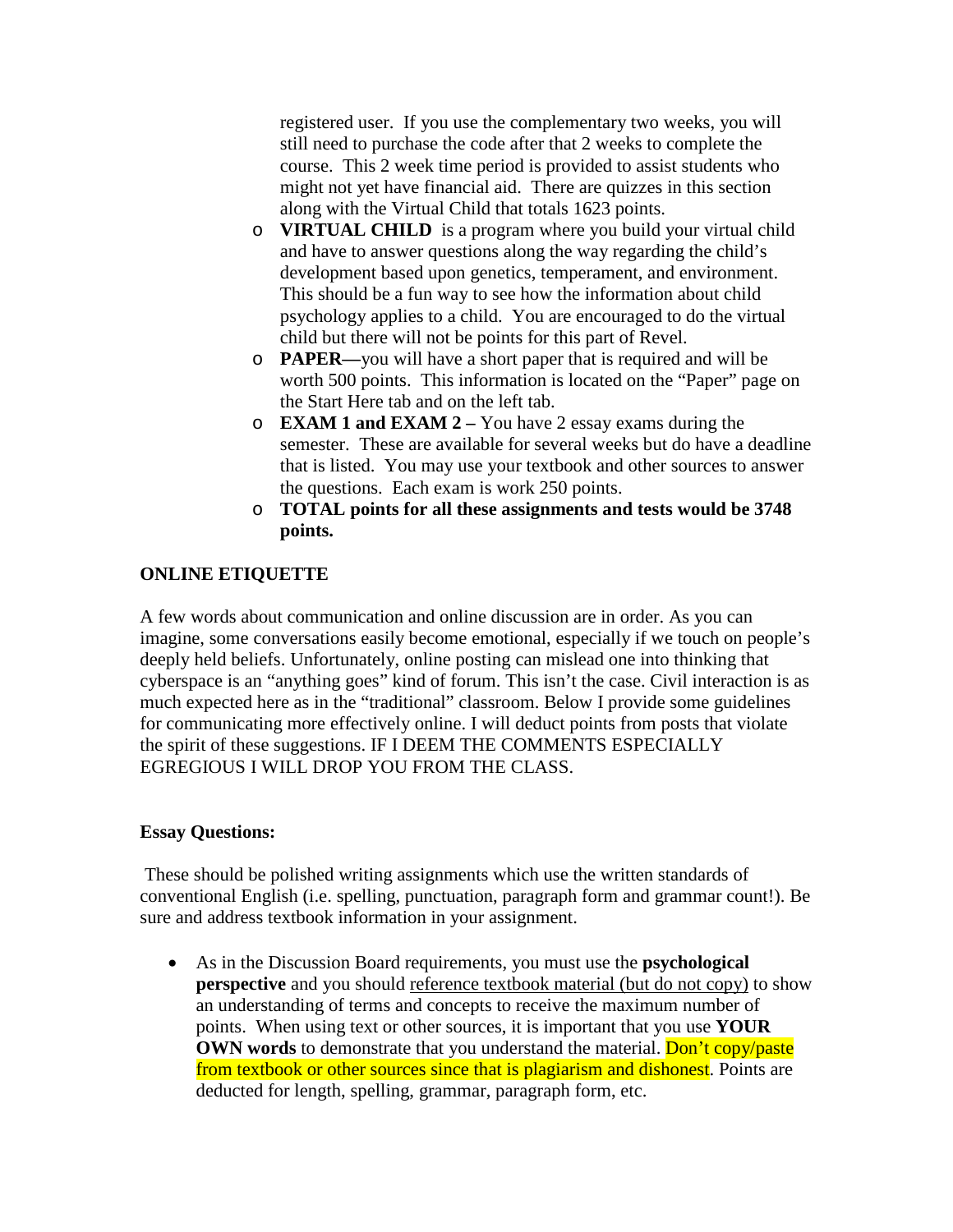- To help students keep on track and learn to the address topic clearly, the questions are very specific.
	- **Remember grades are based on what you write not what you intended to say.**
- These should be polished writing assignments which use the written standards of conventional English (i.e. spelling, punctuation, paragraph form and grammar count!). Be sure and address textbook information in your assignment. You should reference textbook material to show an understanding of terms and concepts to receive the maximum number of points.
	- o NOTE: If you are unable to reword something then that usually means you don't know understand the material.

# **Calendar/Due Dates:**

- Check the calendar for all due dates and due dates are also listed on quizzes, assignments, discussions, and learning modules. NOTE: DEADLINES are for MIDNIGHT OR 11:59 PM on Tuesdays and are listed with each assignment.
- Late work: For the purposes of this course there are set deadlines (see assignment/testing/calendar links for dates). All work (quizzes, assignments, discussions) assigned for that week must be posted or submitted by that time to receive credit. **LATE WORK IS NEVER ACCEPTED. There will be NO exceptions**. Excuses such as "The network was down," or "I could not figure out how to send the assignment " or "Time expired just as I went to hit the submit button" are not acceptable. In short, **plan ahead and do not wait until the last minute** to submit your assignments.
- Check on the Announcements for your calendar with all the dates.

**Grade Distribution:**

**A = 90% This would mean having more than 90% of the 3748 points or 3373 points or above.**

**B = 80% This would mean having more than 80% of the 3748 points or above 2998 points.** 

**C = 70% This would mean having more than 70% of the 3748 points or above 2623 points.** 

**D = 60% This would mean having more than 60% of the 3748 points or above 2248 points.**

**F = 59% or less If your total points are below 2248 then you are failing.**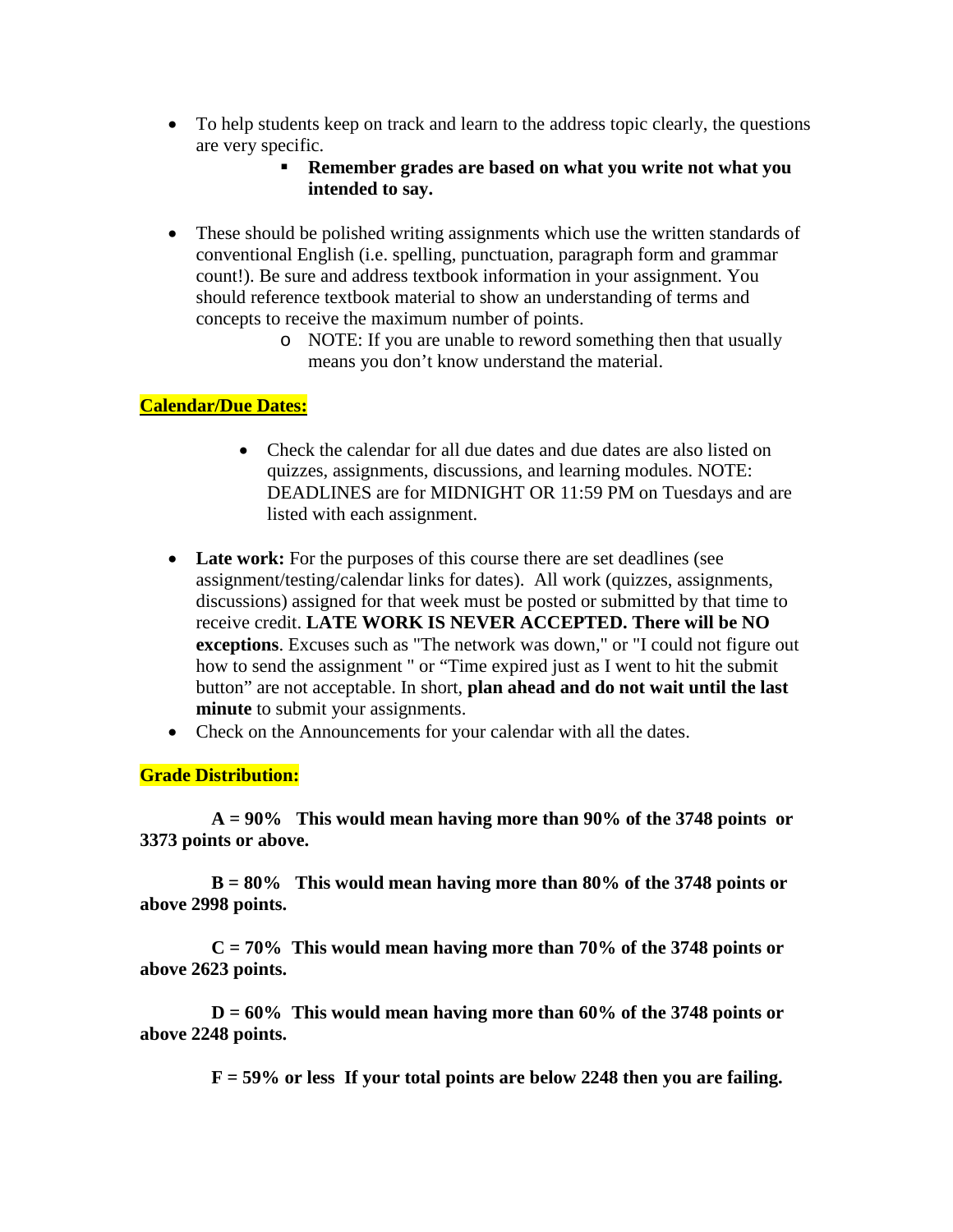**The points for those percentages are as follows:**

### **Total Available points =with 1125 from Discussion; 1623 from REVEL; 500 from paper, and 500 from Exam 1 and 2.**

**Academic Integrity:** You are expected to do your own work. You may not work with another person to complete your assignments, discussions, or when taking your exams. You may not copy another student's work and present it as your own. You may not allow another student to copy your work. Complete honesty is required of the student in the presentation of any and all phases of course work. If the instructor determines an assignment to be plagiarized, the result can range from a zero for that assignment to failure of the course. The result will be determined by the instructor. See SPC College Catalog for additional information.

- **The attempt of any student to present their own work, which he or she has not honestly performed, is regarded as a most serious offense and renders the offender liable to serious consequences.** SPC considers any violation of the student code of conduct as a very serious offense. As a result, the student may be **dropped from the course with a grade of "F" AND the incident may be referred to the DEAN OF STUDENTS for further action**. This course requires students to submit only their OWN WORDS for all parts of assignments and discussions. Do NOT use information from any other source unless requested and then proper citation is required. I know students want to help each other but when another student provides you with past questions and answers that is a violation of academic integrity and could result in failure for the class.
- **Student Appeals** see College catalog: "The student should schedule an appointment with the instructor of the course to discuss the final grade or disciplinary action. If the student is still not satisfied, he/she should schedule an appointment with the appropriate departmental chairperson to discuss the situation…If the student is still not satisfied, he/she should schedule an appointment with the Divisional Dean to discuss the situation…If the student is still not satisfied, he/she should be advised of the formal appeal process."

#### *Helpful websites on citation and/or plagiarism:*

[http://owl.english.purdue.edu/handouts/research/r\\_apa.html](http://owl.english.purdue.edu/handouts/research/r_apa.html)

[http://www.southplainscollege.edu/behavior\\_sciences/soci/Plagiarism.doc](http://www.southplainscollege.edu/behavior_sciences/soci/Plagiarism.doc)

• **Student Conduct** – "Failure to comply with lawful directions of a classroom teacher relative to maintaining good order is considered misconduct on the part of the student. Repeated violations of disrupting a class will result in the student being dropped from the course" (see SPC Student Guide). Please note that this is an online environment and others will see your comments posted to the discussion